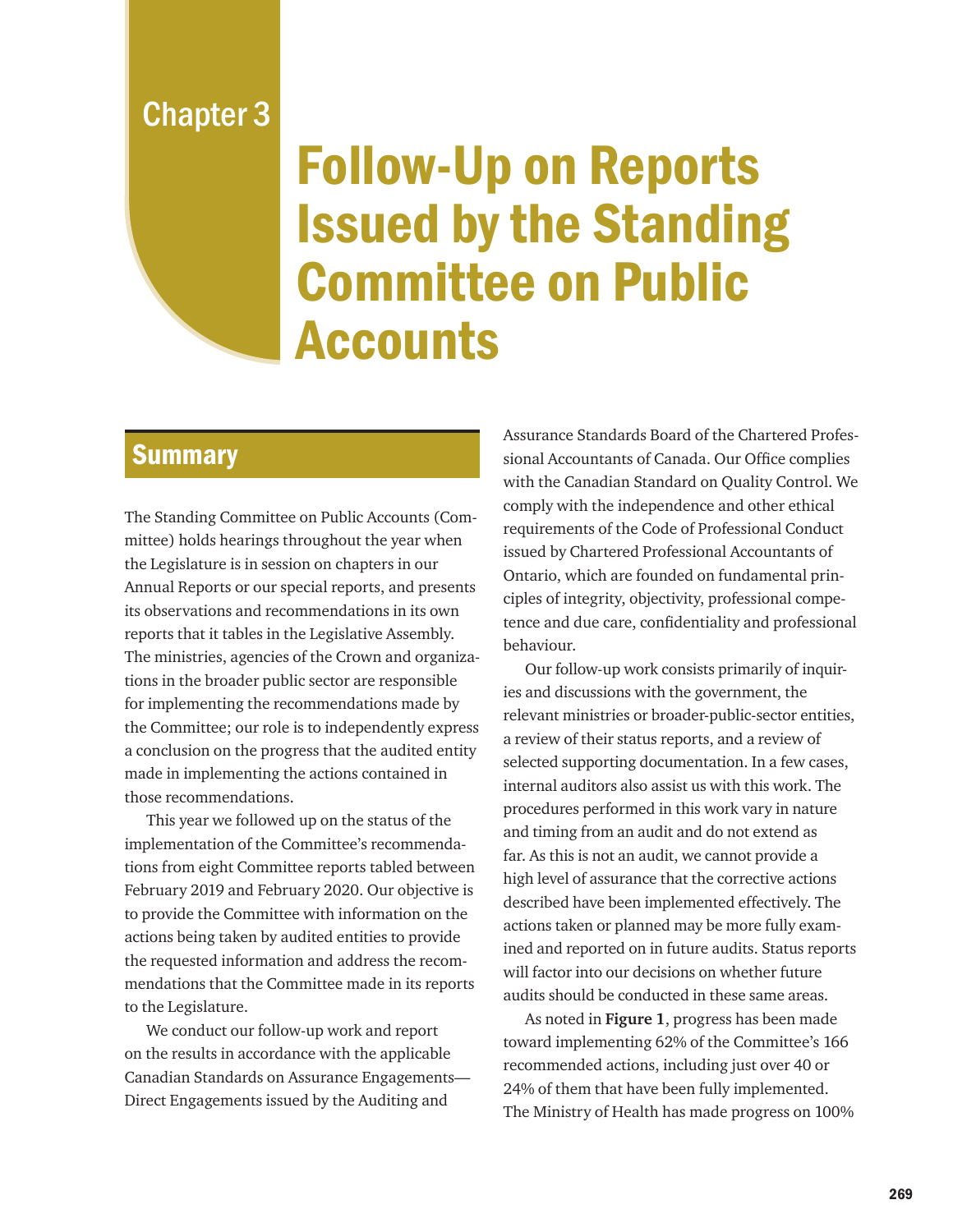of the recommended actions in the Committee's report on Public Health: Chronic Disease Prevention, and Ontario Power Generation has made progress on 100% of the recommended actions in the Committee's report on Darlington.

However, there has been little or no progress on 34% of the Committee's recommended actions. In particular, we found that the Ministry of Children, Community and Social Services has made little or no progress on implementing 29 of the 35 or 83% of the recommended actions in the Committee's report on Ontario Works. For instance, the Ministry has not yet implemented a process to evaluate the Ontario Works social assistance program, including collecting data on the amount of time recipients spend on social assistance, and monitoring the performance of service managers. The Ministry of Children, Community and Social Services has also made little or no progress on implementing 17 of the 24 or 71% of the recommended actions in the Committee's report on Settlement and Integration Services for Newcomers. This includes recommended actions on ensuring that newcomers are able to access appropriate settlement and integration services when and where they are needed, and identifying barriers to newcomer participation in such programs.

A further five or 3% of the Committee's recommended actions will not be implemented, and one recommendation is no longer applicable.

One of the recommended actions that will not be implemented is from the report on Cancer Treatment. The Ministry of Health informed us that it would not implement the Committee's recommended action of developing criteria for cancer drugs to automatically qualify for the Exceptional Access Program (EAP) because it has found the case-by-case evaluation process of the EAP, as opposed to an automatic qualification process, to be a consistent and fair way to optimize sustainability for the health-care system.

Another recommended action that will not be implemented is from the report on Ontario Works. The Ministry of Children, Community and Social

Services informed us that it did not have plans to establish agreements with other provinces to identify Ontario Works recipients who have been out of the province for extended periods. The Ministry indicated that there are no mechanisms to identify or register individuals who travel within Canada that could enable it to obtain this information.

The Ministry also informed us that the Committee's recommendation that it conduct annual surveys of service managers to obtain their perspective on the obstacles they face in helping Ontario Works clients to find sustainable employment is no longer applicable. According to the Ministry, under the province's plan to transform employment services, announced in February 2019, the responsibility for providing employment supports and services would gradually transition from Ontario Works service managers to Employment Ontario service managers, selected by the Ministry of Labour, Training and Skills Development.

Three other recommendations that will not be implemented are all from the report on Public Accounts of the province. The Treasury Board Secretariat (Secretariat) indicated that it will not implement the Committee's recommended action to allow our Office to reject the proposed selection of external auditing firms hired to perform financial statement audits on agencies and Crown corporations that are consolidated into the province's financial statements, and external auditing firms that provide accounting advice to government ministries, agencies and Crown corporations. The Secretariat noted that it is in the best interests of agencies and Crown corporations and the Office to keep channels of communication open on significant accounting and auditing issues.

The Secretariat also indicated that it will not amend the *Auditor General Act* to give the Office the authority and discretion to be the appointed financial statement auditor of agencies, organizations and Crown corporations consolidated into the province's financial statements, citing that the Office is currently able to directly conduct financial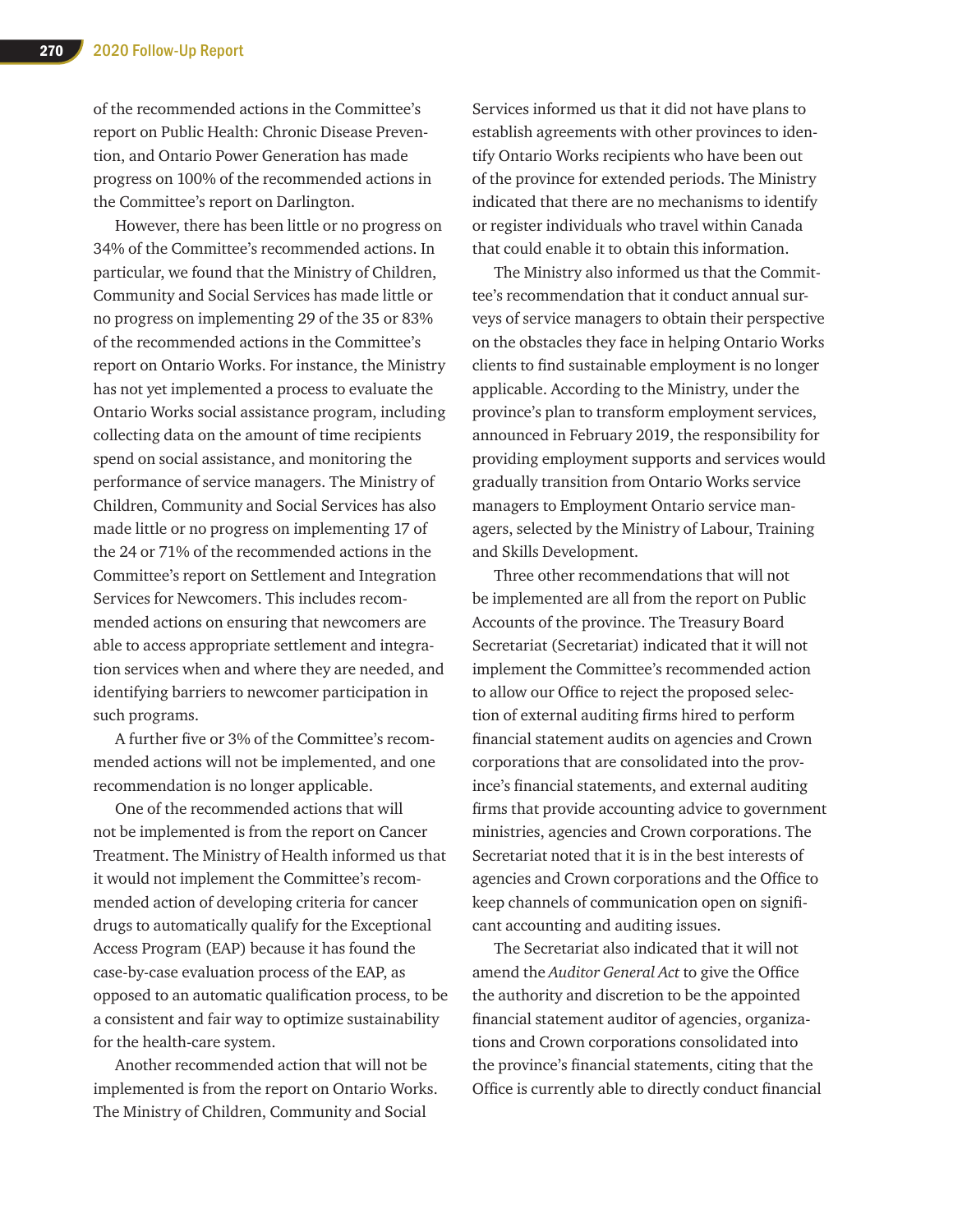statement audits for entities that are consolidated into the public accounts, if there is a need.

Last, the province does not plan to implement the Committee's recommendation to amend Ontario Regulation 395/11 in the *Financial Admin istration Act* to convey in law that the financial statements for the province of Ontario will be pre pared in accordance with Canadian Public Sector Accounting Standards (PSAS) in letter and spirit.

 More specific details are presented in the sec tion that follows **Figure 1** .